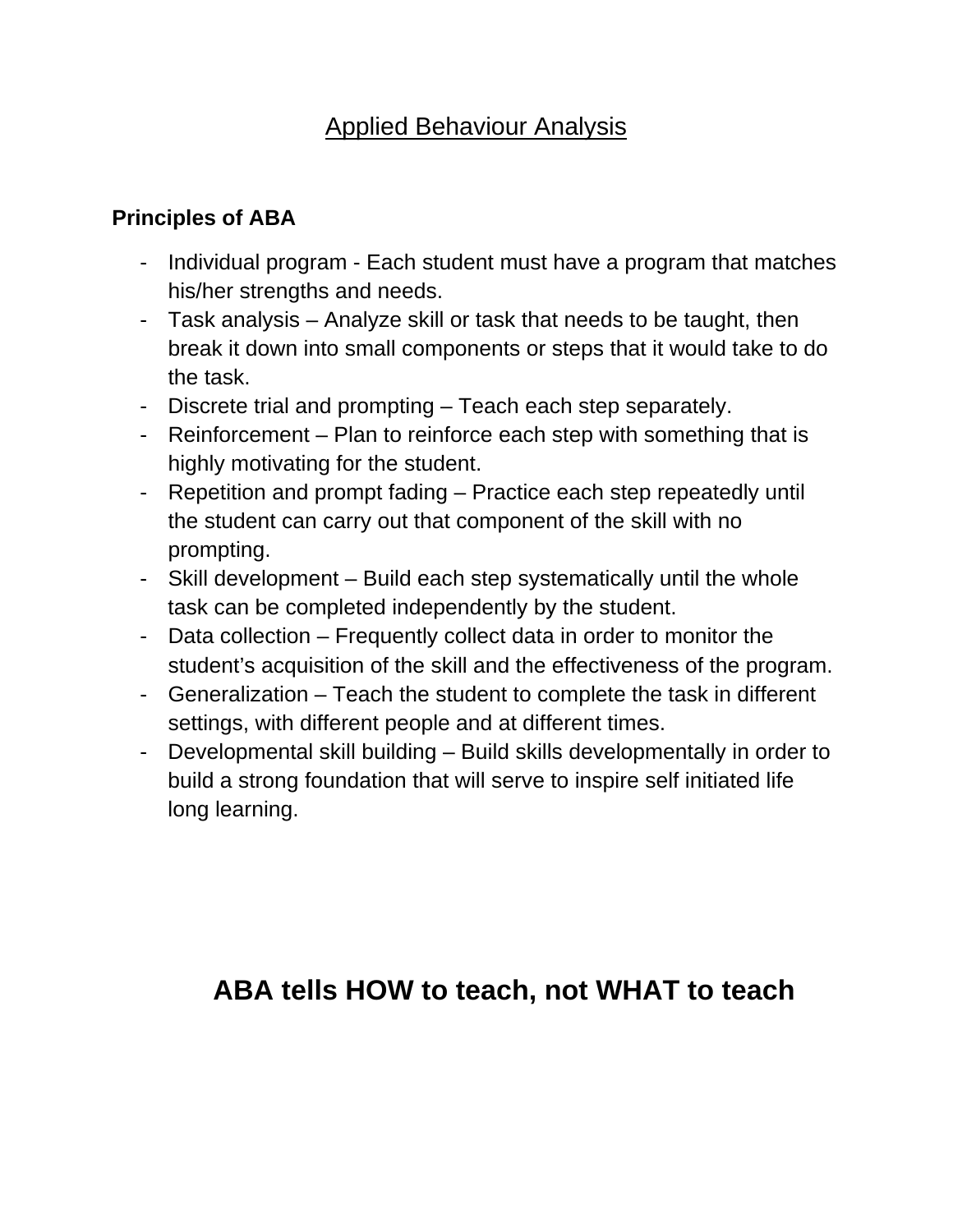The components of this policy consist of five parts:

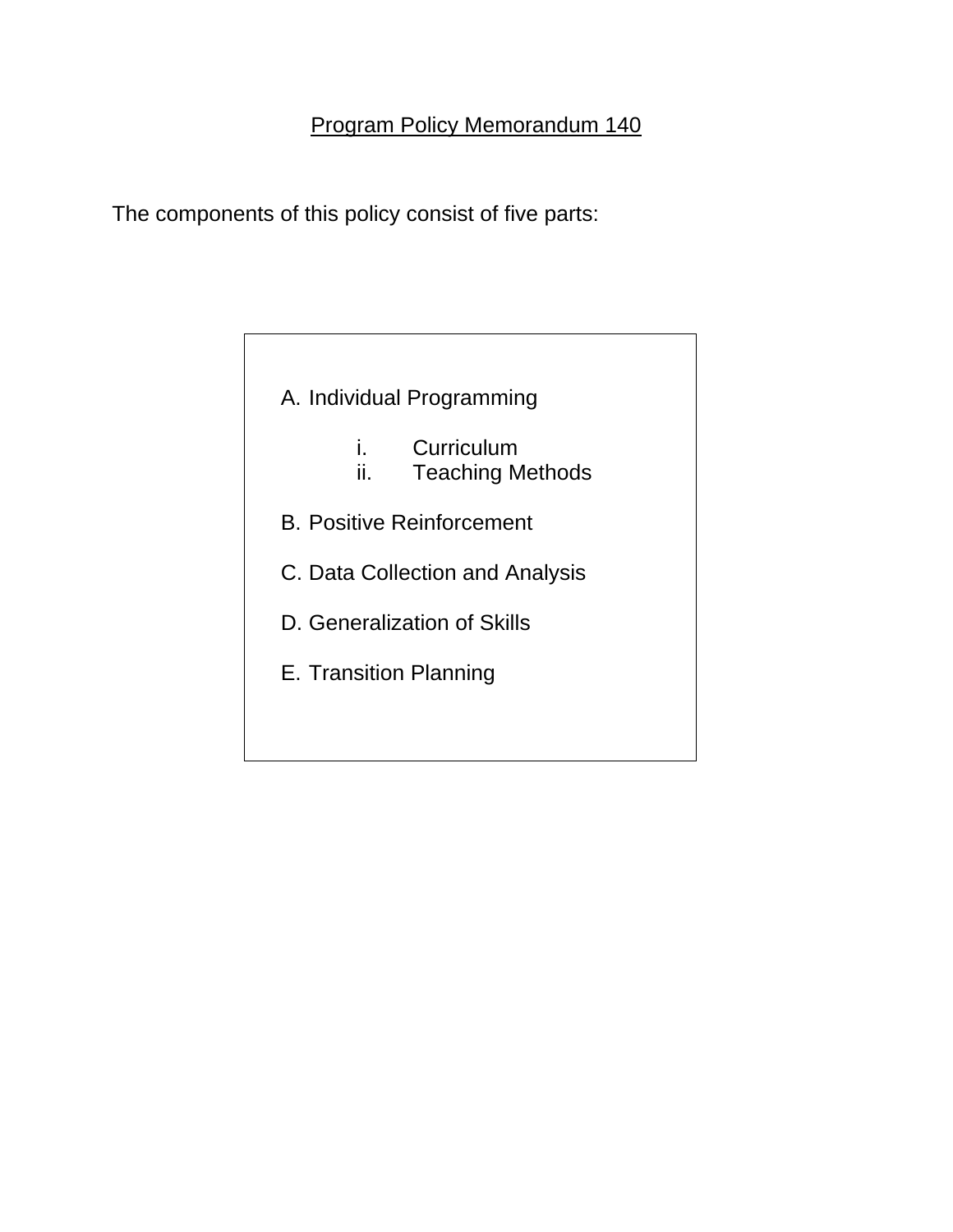#### A. Individual Programming

#### i. Curriculum

Students with an ASD diagnosis would likely have needs in the following areas:

- communication
- language development
- -independent functioning
- -leisure and play skills
- -difficult behaviours

-social interaction and emotional development

-life skills

These areas of needs will become the modified program areas as found in the student IEP.

## ii. Teaching Methods/ABA Methods

- task analysis
- discrete trail training
- pivotal response training
- prompting
- fading
- shaping and chaining
- modelling
- video instruction
- social scripting/script fading
- incidental teaching
- priming
- structured peer-play interaction

These teaching methods become the teaching strategies on the modification pages of the IEP.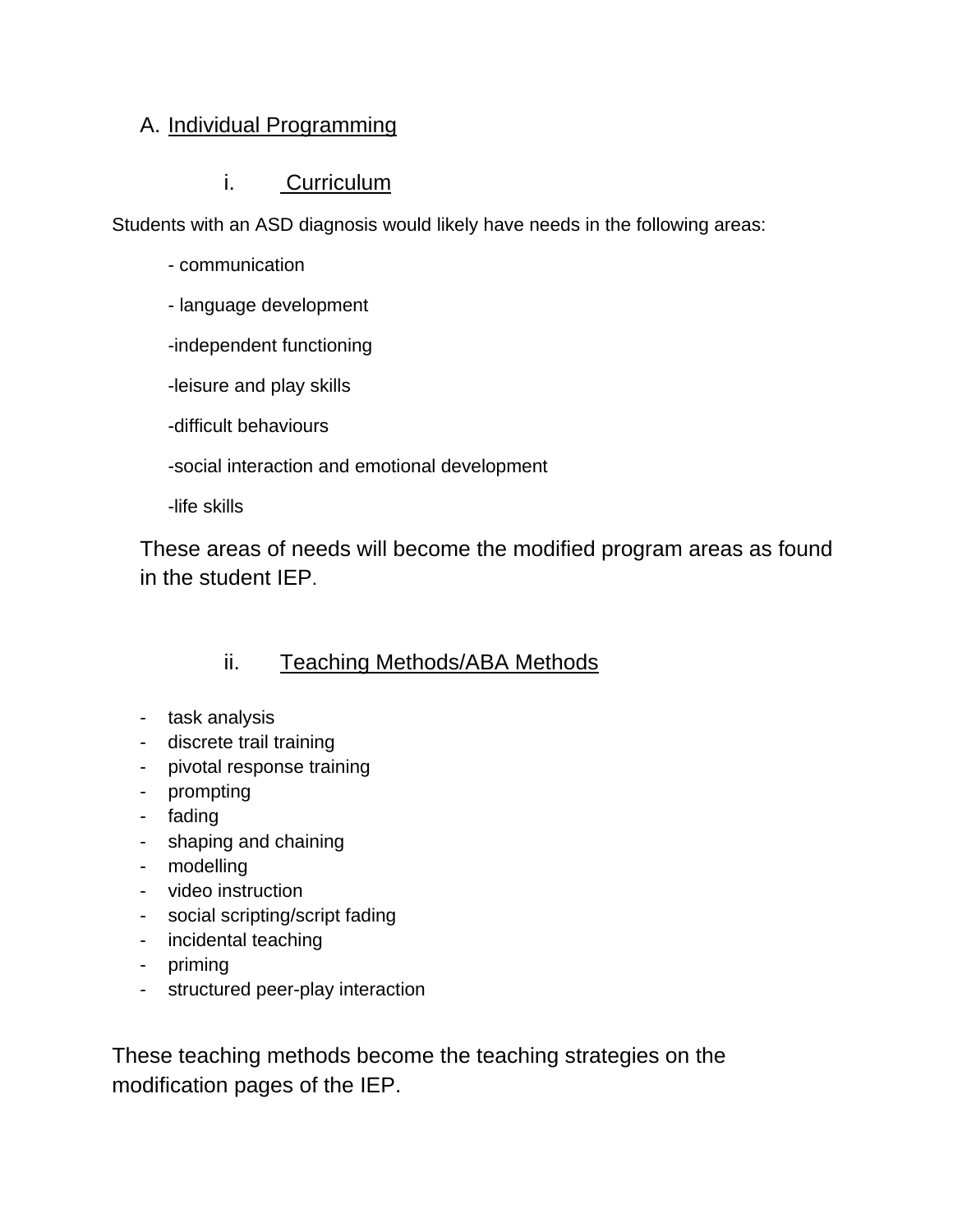### B. Reinforcement

Reinforcement in ABA involves far more that just hand out a reward once in awhile in order to motivate a child. It is a systematic consequence that is used to increase the frequency or a desirable behaviour. For the purposes of delivering ABA methods, reinforcement needs to be linked directly to what the student values and it must be planned and closely monitored.

- 1. First decide what behaviour you want to increase.
- 2. Second, select the most potent reinforces that will change this behaviour.
- 3. Make reinforcement immediate and certain if the behaviour occurs. The more closely a reinforcer follows a behaviour, the more likely it will be effective in increasing that behaviour.
- 4. Collect data on the behaviour before, during and after an intervention or teaching strategy is put in place to monitor the student's progress.

## C. Data Collection and Analysis

Collection of data is a critical component of ABA implementation. By recording what we observe about a specific skill or behaviour, we can decide what needs to be taught and what goals should be set.

ABA data collection tools may be more useful than common assessment methods. In collecting data we can measure :

- Anecdotal notes record materials used, what worked and did not and how the student progressed
- Frequency that at skills is demonstrated can be recorded
- Frequency/Rate, how many correct in a specific time
- Correct/incorrect response
- Duration of time that a skill is demonstrated
- Prompt level is critical to data collection. Since independence for any skill is a goal, it is necessary to measure how much prompting is being used in skill development.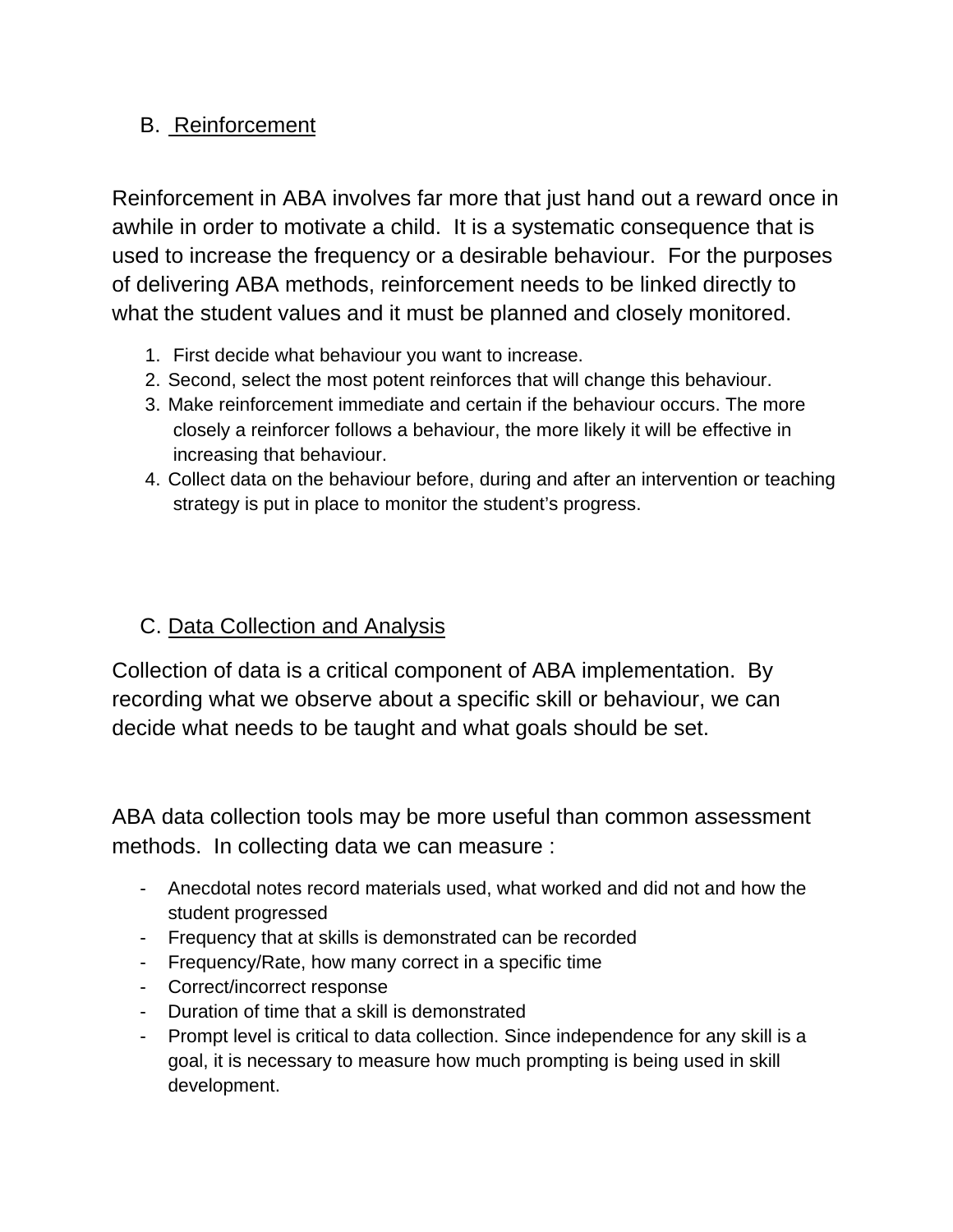When data is collected:

Before teaching: To establish a baseline of skill development

During teaching: To probe the effectiveness of teaching strategies and materials and the progress of skill acquisition

After teaching: To assess the acquisition of skills/concepts and the maintenance of the skill. Can the student demonstrate the skill months after it has been taught.

Various methods can be used to collect data as well as record data.

What to do with recorded Data:

- A. Troubleshooting: What to do if progress is not happening or is very slow.
- Look for patterns in various aspects of programming and the school environment
- Start making systematic changes

B. Use the data to help make decisions about what skills to work on next.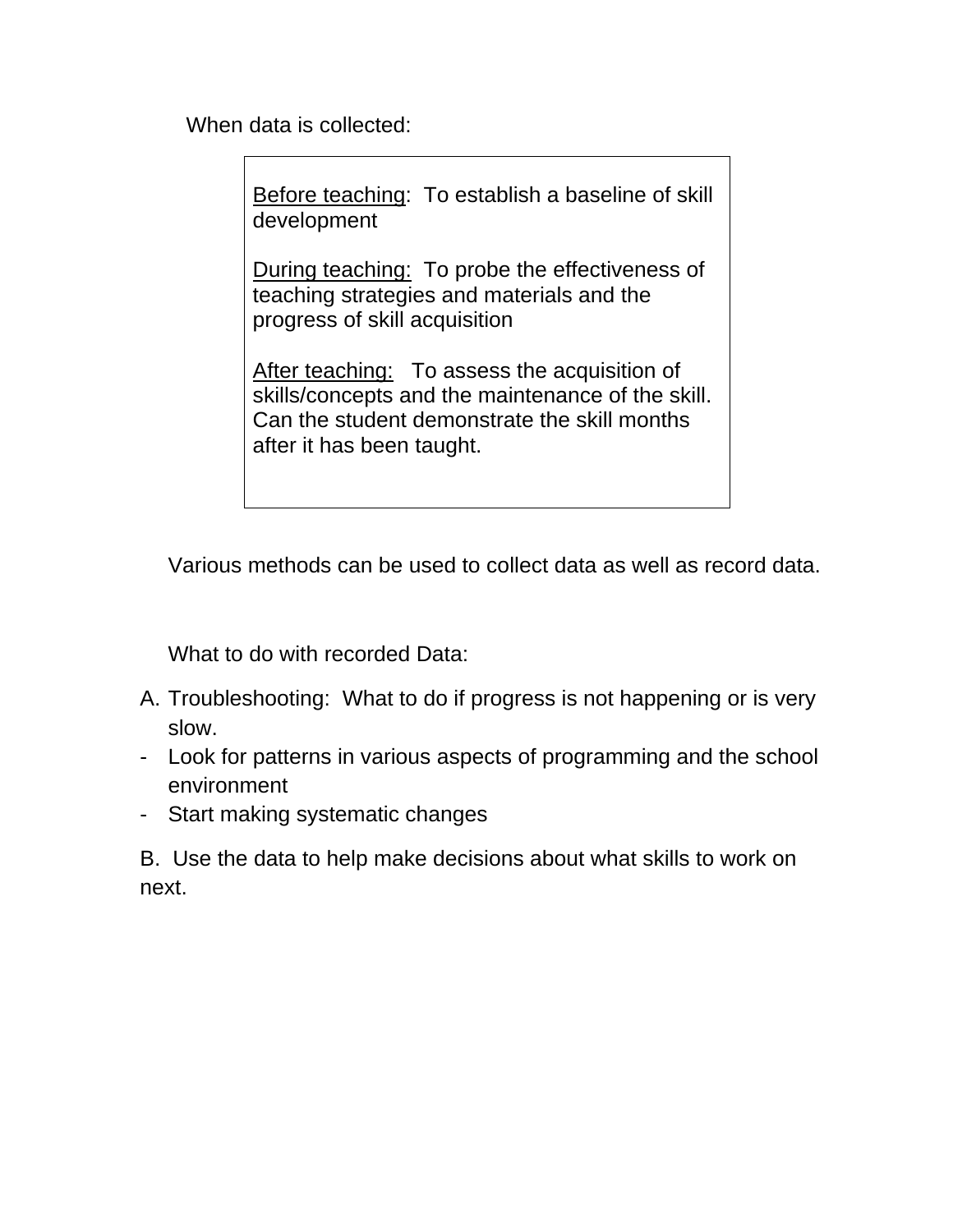## D. Generalization

Generalization does not occur naturally with students with autism. Educators need to change the materials so that the student develops a broader concept of what is being taught. The general rule is that for a skill to be generalized it must be demonstrated or performed in at least three different settings, with three different people, at 3 different times using a variety of teaching materials. When the student can demonstrate the skill 90% of the time, the skill is considered mastered and generalized. The student has taken a step toward independence.

| <b>Skill</b>            | <b>Settings</b>                                                                                                                                                             | Time                                                                                                                                                                     | People                                                                                                                         |
|-------------------------|-----------------------------------------------------------------------------------------------------------------------------------------------------------------------------|--------------------------------------------------------------------------------------------------------------------------------------------------------------------------|--------------------------------------------------------------------------------------------------------------------------------|
| Following<br>directions | Follow step by step<br>instructions (preferably in<br>visual form)<br>1. In the gym<br>2. In the cafeteria<br>3. In the classroom<br>4. In the lab<br>5. On the school yard | Following step by<br>step instructions<br>(and increasing the<br>number of steps in<br>small increments)<br>needs to be<br>practiced at many<br>times during the<br>day. | Parents, teachers,<br>coaches,<br>educational<br>assistants, support<br>staff, custodians,<br>secretaries, bus<br>drivers etc. |

Eg.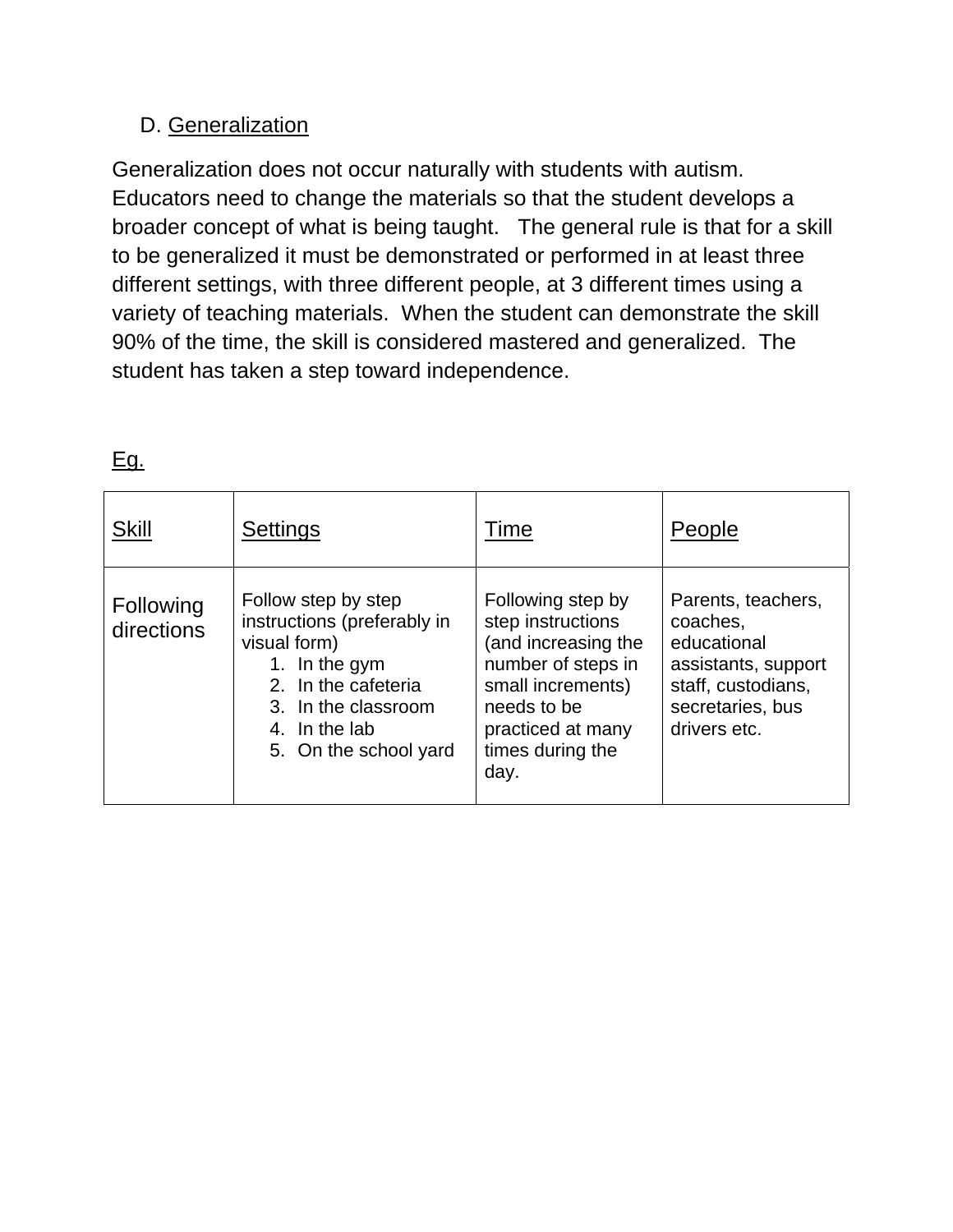## E. Plan for Transitions

An effective plan to support transitions should consist of identifying a student's transition challenges, setting clear goals and teaching strategies to address these challenges.

- Transitions into the school setting
- Transitions between grade levels
- Transitions between activities and settings
- Transitions from Secondary School to Adult Life
- Life Transitions in General

It is critical to use ABA methods for teaching a student how to manage transitions:

- 1. Decide on a target goal (eg. Use locker and move to class independently\_
- 2. Use prompts to teach the transition skill
- 3. Model the expected behaviours and use visual schedules to teach the steps required
- 4. Fade the prompts if the student is acquiring the skill
- 5. If not, use a video model
- 6. If the student is still not achieving break the skill down into component steps and teach each step one at a time using forward chaining or backward chaining.
- 7. Reinforce each success so that it worth the student's while to follow directions.
- 8. Record data so the student's progress is documented
- 9. The skill still needs to be generalized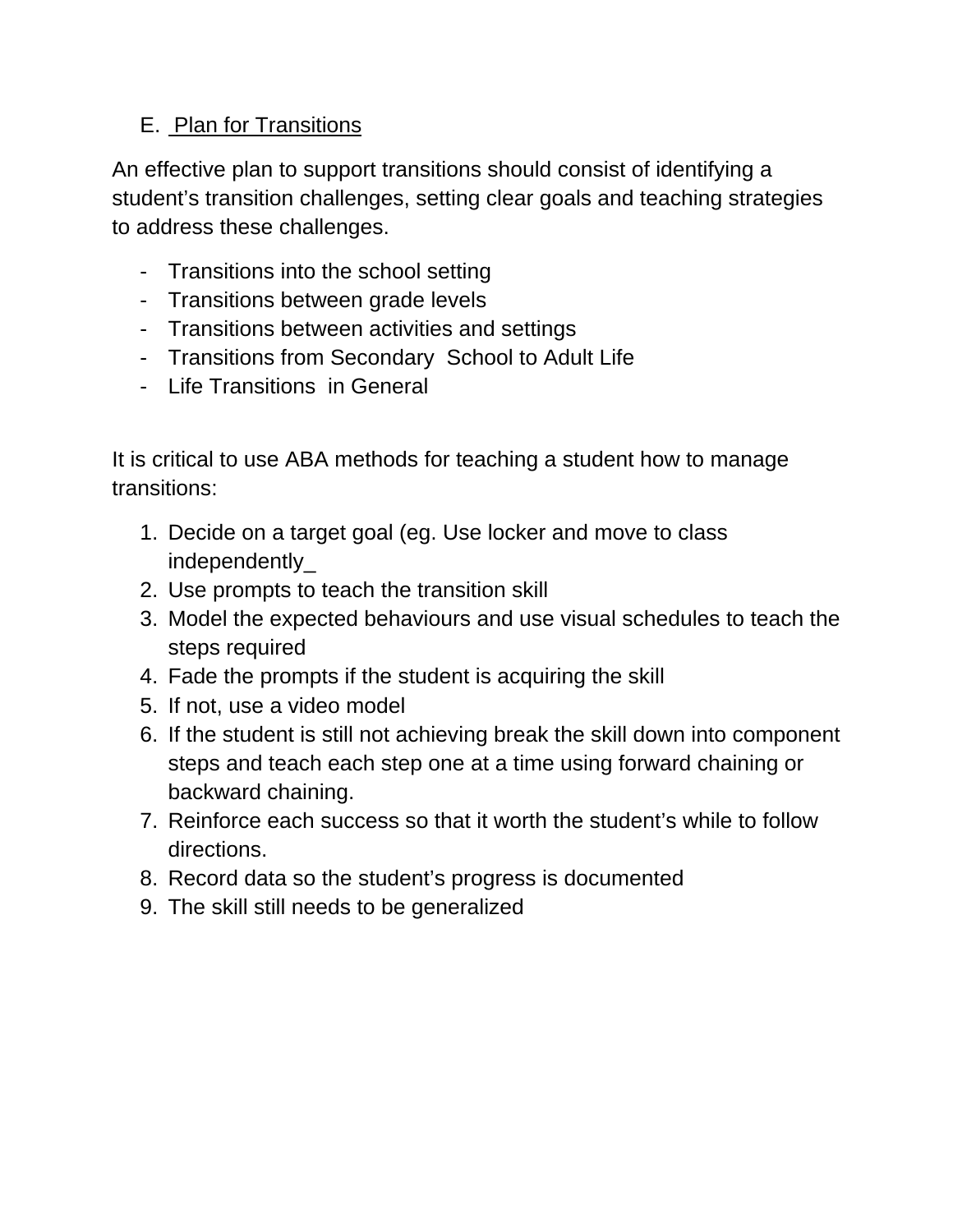## Completing the IEP

#### Learning Expectations

ABA must be applied when developing goals and objectives and setting up the program and assessment for the student. The following must be included when developing ABA specific learning objectives:

- Choose one skill at a time
- The level of support that is going to be provided (prompt levels)
- Written to reflect the incremental steps towards independent functioning of the skill
- Context and setting the skill will be learned in
- Criteria that will be used to measure success
- Expectation for generalization of the skill
- Time frame, remembering that a skill may take more than one term or semester

#### Teaching Strategies

#### Strategies that will be employed to teach the skill

- discrete trail training
- pivotal response training
- prompting
- fading
- shaping and chaining
- modelling
- video instruction
- social scripting/script fading
- incidental teaching
- priming
- structured peer-play interaction
- generalization
- data collection
- reinforcement
- functional behaviour assessment
- incidental teaching
- task analysis
- forward chaining/backward chaining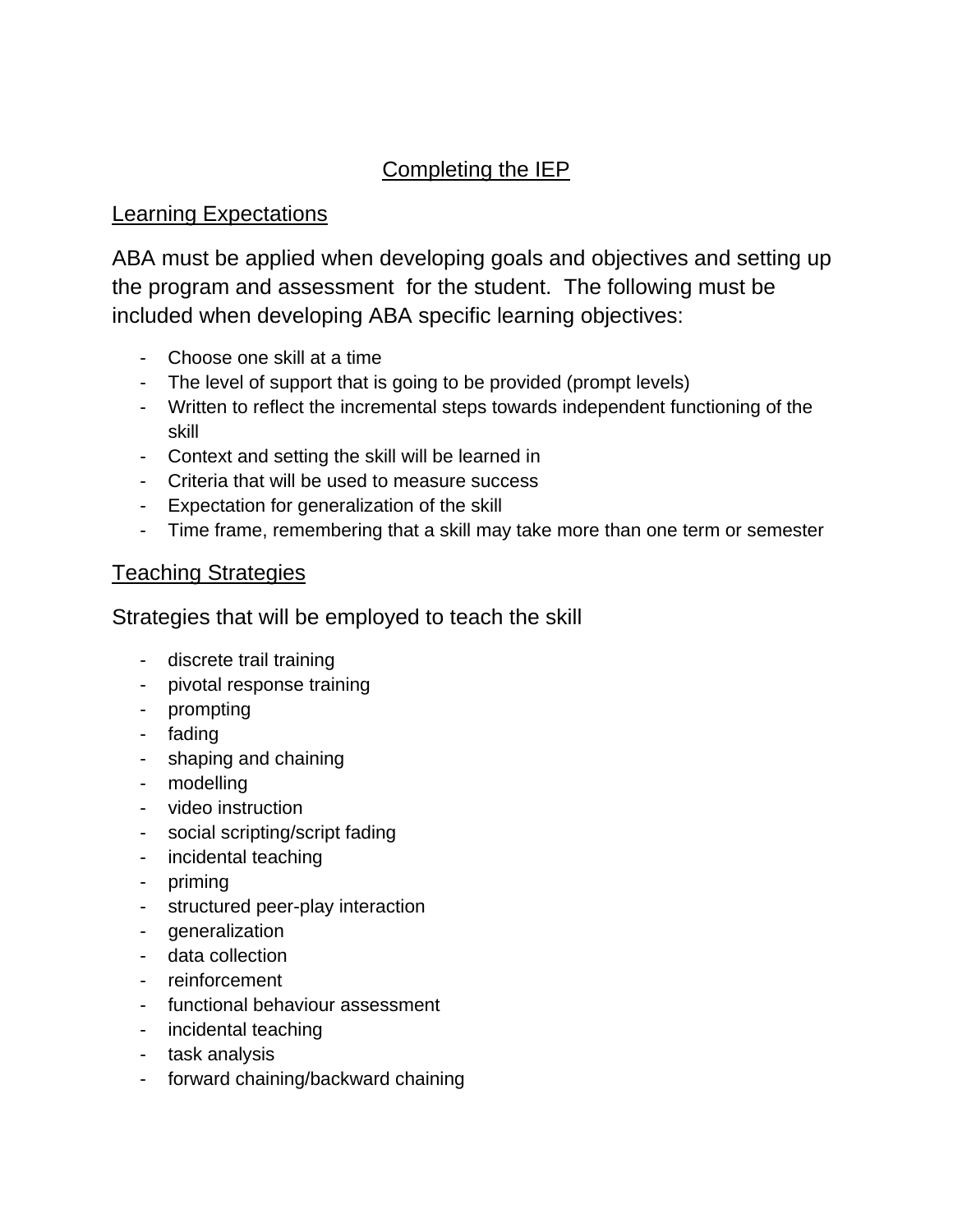#### Assessment Methods

Assessment methods should match the teaching strategy and the individual students learning style.

- data collection and graphing
- checklists
- benchmarks
- running records
- rubrics
- video recording
- anecdotal records

Example of an IEP

Modified curriculum area: Language

Term 1

Annual Program Goal: Writing- Student will independently write sentences to share the events of his/her day.

| Learning Expectations                                   | <b>Teaching Strategies</b>    | Assessment        |
|---------------------------------------------------------|-------------------------------|-------------------|
| Given a 5 word sentence                                 | Backward chaining             | Data Collection   |
| with the last work blank,                               |                               | correct/incorrect |
| given verbal prompts, the                               | <b>Positive Reinforcement</b> | response          |
| student will complete the                               |                               |                   |
| sentence by choosing the                                | Repetition                    |                   |
| word that describes an                                  |                               |                   |
| activity that was completed                             | Prompt fading                 |                   |
| that day. The student will<br>choose the correct word 4 |                               |                   |
| out of 5 times.                                         |                               |                   |
|                                                         |                               |                   |
| Given the same 5 words                                  |                               |                   |
| sentences with the last two                             |                               |                   |
| words missing and given                                 |                               |                   |
| verbal prompts, the student                             |                               |                   |
| will complete by choosing                               |                               |                   |
| the last two words of the                               |                               |                   |
| sentence. The student will                              |                               |                   |
| choose the correct words 4                              |                               |                   |
| out of 5 times.                                         |                               |                   |